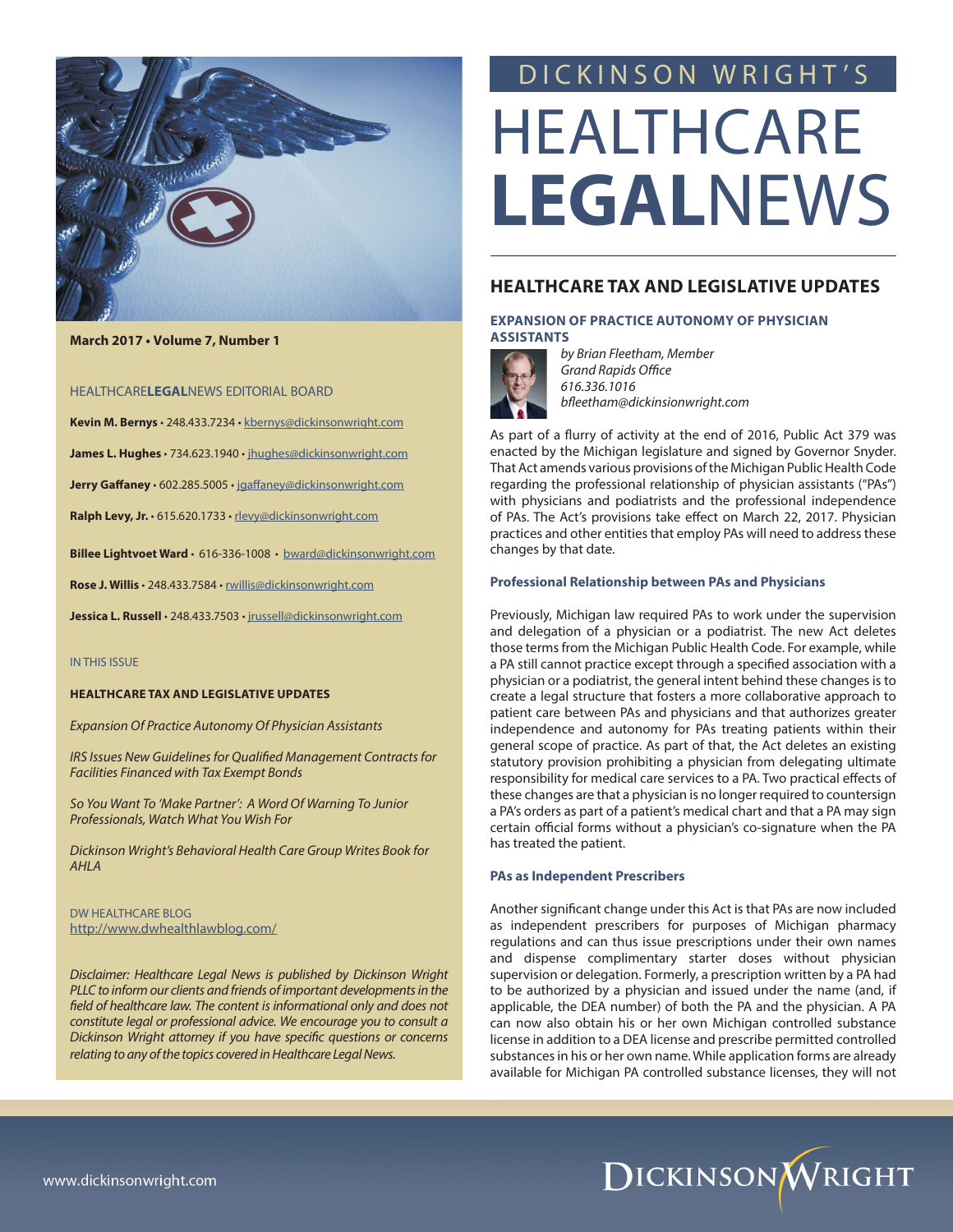# HEALTHCARE**LEGAL**NEWS page 2 of 6

be approved before March 22. Although the new changes do not place additional limits on drugs that PAs can prescribe, Michigan law still prohibits PAs from prescribing medical marijuana and abortive drugs.

#### **Mandatory Practice Agreements**

Instead of being subject to the supervision and delegation of a physician or a podiatrist, the Act mandates that a PA must now enter into a "practice agreement" with a participating physician or podiatrist. Without such a practice agreement, a PA may not practice in Michigan after March 22. Likewise, a physician group practice or other entity that employs PAs must have such an agreement in place by that date with each PA that it employs. A practice agreement does not have to be submitted to any agency, but it must be signed and dated by the PA and the participating physician or podiatrist and made available upon request by an appropriate governmental agency.

The practice agreement must be between a PA and an individual participating physician or podiatrist. A group practice can, however, designate one or more of its physicians or podiatrists to enter into practice agreements with PAs. In other words, a PA does not have to have a separate practice agreement with each physician of a group practice; instead, one or more designated physicians of the practice may enter into such agreements with the PAs employed by a practice to satisfy this requirement.

The main purpose of the practice agreement is to identify the respective duties and responsibilities of the PA and the participating physician or podiatrist. The practice agreement cannot include any duty of a PA that he or she is not qualified to perform by education, training, or experience or that is not within the scope of the PA's license. The practice agreement can, however, include additional limitations on a PA's scope of practice as part of his or her employment with a group practice. For example, even though a PA is legally authorized to prescribe independently, a physician practice can still impose additional limits on a PA's ability to prescribe for the group's patients as part of a practice agreement.

The practice agreement must specify a process between the PA and the participating physician or podiatrist for communication, availability, and decision-making for providing medical treatment to patients that takes into account the knowledge and skills of the PA based on his or her education, training, and expertise. The practice agreement must also contain a protocol for designating an alternative physician for consultations in situations when the participating physician is not available. As part of the practice agreement, the participating physician must verify the PA's credentials. The practice agreement must also require notice of at least 30 days by either party before termination.

Nothing in the Act prohibits an employment agreement with a PA or an addendum to an employment agreement from containing the provisions required for a practice agreement. Depending on the associated details and the approach of a practice, a separate practice agreement may make sense in many situations especially because of the requirement that a practice agreement can be terminated only with at least 30 days' notice.

Under the provisions of the Act, the failure to practice in accordance with the terms of a practice agreement can be the basis for disciplinary action under the Public Health Code against a PA, a physician, or a podiatrist. In addition, an applicable licensing board may prohibit a PA, a physician, or a podiatrist from entering into a practice agreement due to violations of the Public Health Code.

## **Physician/PA Ratio and Licensing Board Authority**

Under current regulations, a physician can supervise a maximum of four PAs (only two if the oversight involves more than one practice site without in-person supervision). The Act eliminates that restriction and replaces it with a directive to the Michigan Board of Medicine, in consultation with the Michigan Board of Osteopathic Medicine and Surgery and the Michigan Board of Podiatric Medicine and Surgery, to consider whether to impose a new maximum ratio of PAs to participating physicians or podiatrists as part of a practice agreement. Until new regulations are developed, the Act generally limits a participating physician or podiatrist to a reasonable standard of practice with respect to the number of PAs under his or her oversight. The Act also authorizes those boards to prohibit PAs from providing certain medical services and to restrict certain medical services only to physicians or podiatrists if those services require extensive medical training, education, or ability or pose serious risks to the health or safety of patients.

## **Liability**

Under existing law, a physician or podiatrist must supervise a physician assistant's medical services and the services provided by the PA must be delegated by the supervising physician. This results in nearly automatic liability of a physician (and a physician practice) for the actions of a supervised PA.

While the new Act does not explicitly address the liability of a physician or a podiatrist for the services of a PA, it does establish a more independent scope of practice for PAs. As a result, physicians and podiatrists should not have the same broad automatic liability for the actions of a PA (although, as the employer of record, a physician practice remains legally liable for the actions of its employees, including PAs). It seems likely, however, that efforts will be made to use the existence of a practice agreement and the associated relationship between a PA and a participating physician or podiatrist to try to establish liability of a participating physician or podiatrist for the actions of a PA. In addition, a physician who consults with a PA regarding a particular patient matter faces potential liability for any resulting bad outcome just as when a physician consults with another physician. This is sure to be the subject of future litigation and court rulings.

#### **Professional Liability Insurance**

Some professional liability carriers already issue separate policies for PAs. With some carriers, PAs are covered for malpractice claims by being named as additional insured parties to a physician's professional liability policy. The changes under the Act that expand the independence of PAs may result in the more widespread use of individual policies for PAs. Physician practices that employ PAs should review this issue with their malpractice carriers.

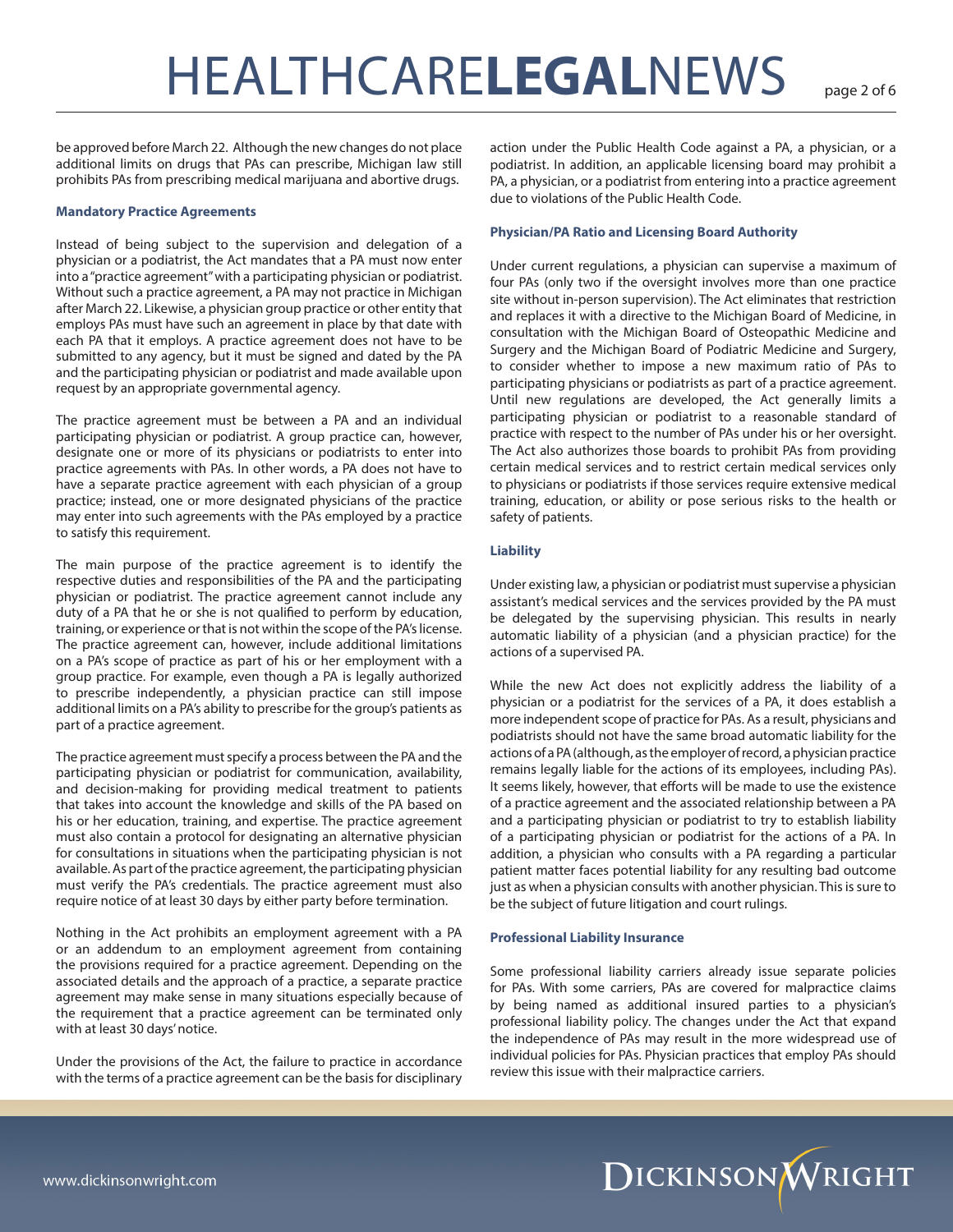# HEALTHCARE**LEGAL**NEWS page 3 of 6

#### **Billing and Reimbursement**

Under existing billing practices, a physician assistant may bill Medicare under his or her own name for covered services provided to a Medicare patient. In that case, the services are reimbursed at a lower rate. (If the applicable incident-to rules are followed, a PA's services to a Medicare patient can instead be billed under the supervising physician's name and reimbursed at the physician's rate.) Commercial payors vary in their approach, with some reimbursing separately for services provided by PAs while others do not.

The Act is silent regarding billing and reimbursement matters and, as a state law, will not have any impact on Medicare reimbursement. As a result, the Act itself will not change billing or reimbursement for PAs. But the Act's expansion of the independent scope of PA practice may lead commercial payors conducting business in Michigan to reevaluate how they handle billing and reimbursement for services provided by PAs.

### **Rounding and House Calls**

Currently, a PA may round on patients or make house calls only under the supervision of a physician. That restriction has been replaced, and a PA is now permitted to perform those services independently in accordance with a practice agreement.

### **Implications for Physician Group Practices**

Physician group practices and other entities that employ PAs should begin addressing these matters soon to allow enough time to implement these new requirements before March 22.

#### **IRS ISSUES NEW GUIDELINES FOR QUALIFIED MANAGEMENT CONTRACTS FOR FACILITIES FINANCED WITH TAX EXEMPT BONDS**



*by Craig W. Hammond, Member Troy Office 248.433.7256 chammond@dickinsionwright.com*

Health care providers with facilities financed with tax exempt bonds need to be aware of recent changes to the IRS rules for qualified management contracts. On August 22, 2016, the IRS issued Rev. Proc. 2016-44 which replaced the safe harbors for management contracts previously set forth in Rev. Proc. 97-13 with new safe harbors that are intended to provide more flexibility with respect to term and compensation arrangements. On January 17, 2017, in response to feedback received on the new rules, the IRS issued Rev. Proc. 2017-13, which supersedes Rev. Proc. 2016-44. The safe harbors under Rev. Proc. 2016-44 became effective for any contract entered into on or after August 22, 2016 and may be applied to any management contract entered into before August 22, 2016. The safe harbors under Rev. Proc. 2017-13 became effective for any contract entered into on or after January 17, 2017 and may be applied to any management contract entered into before that date. In addition, the prior safe harbors in Rev. Proc. 97-13 may continue to be applied to a management contract that is entered into before August 18, 2017 and that is not materially modified or extended on or after August 18, 2017 (other than pursuant to a permissible renewal option).

#### **Background**

Section 145 of the Internal Revenue Code permits nonprofit 501(c) (3) corporations to borrow money through the issuance by state or local units of government of tax exempt private activity bonds known as "qualified  $501(c)(3)$  bonds." The proceeds of such qualified  $501(c)$ (3) bonds are loaned by the bond issuer to the  $501(c)(3)$  borrower to finance capital expenditures for facilities that will be used in furtherance of the charitable purposes of such institution. Nonprofit hospitals, assisted living facilities, nursing facilities, senior retirement communities, universities and other nonprofit institutions frequently use this type of tax exempt bond financing for large capital projects.

The Internal Revenue Code restricts the amount of "private business use" which may occur at facilities financed with tax exempt qualified  $501(c)(3)$  bonds. Failure to comply with these restrictions may cause the bonds to lose their exemption from federal income taxes and may require the 501(c)(3) borrower to undertake certain remedial actions. Private business use may occur as a result of a management contract or service contract with a party that is not a governmental entity or a 501(c)(3) corporation. A management contract with respect to financed property generally results in private business use of that property if the contract provides for compensation for services rendered based in whole or in part on the net profits from the operation of the managed property. The IRS rules for qualified management contracts are intended to provide guidance as to how to structure management contracts to avoid private business use.

### **More Flexible Approach to Compensation Arrangements**

The previous safe harbors under Rev. Proc. 97-13 were formula driven based on the nature of the compensation and duration of the contract. Under the new rules of Rev. Proc. 2017-13, the IRS has adopted ostensibly a more flexible approach by permitting any type of fixed or variable compensation so long as it is "reasonable compensation" for the services rendered under the contract. However, the compensation may not be based on net profits from operating the facility and cannot be contingent on the managed facility's net profits or both revenues and expenses of the managed facility (other than any reimbursements of direct and actual expenses paid by the service provider to unrelated third parties).

#### **Incentive Compensation**

Incentive compensation is not treated as based on a share of the net profits if the eligibility for the incentive compensation is determined by the service provider's performance in meeting one or more standards that measure quality of services, performance, or productivity, and the amount and timing of the payments meets the requirements described below.

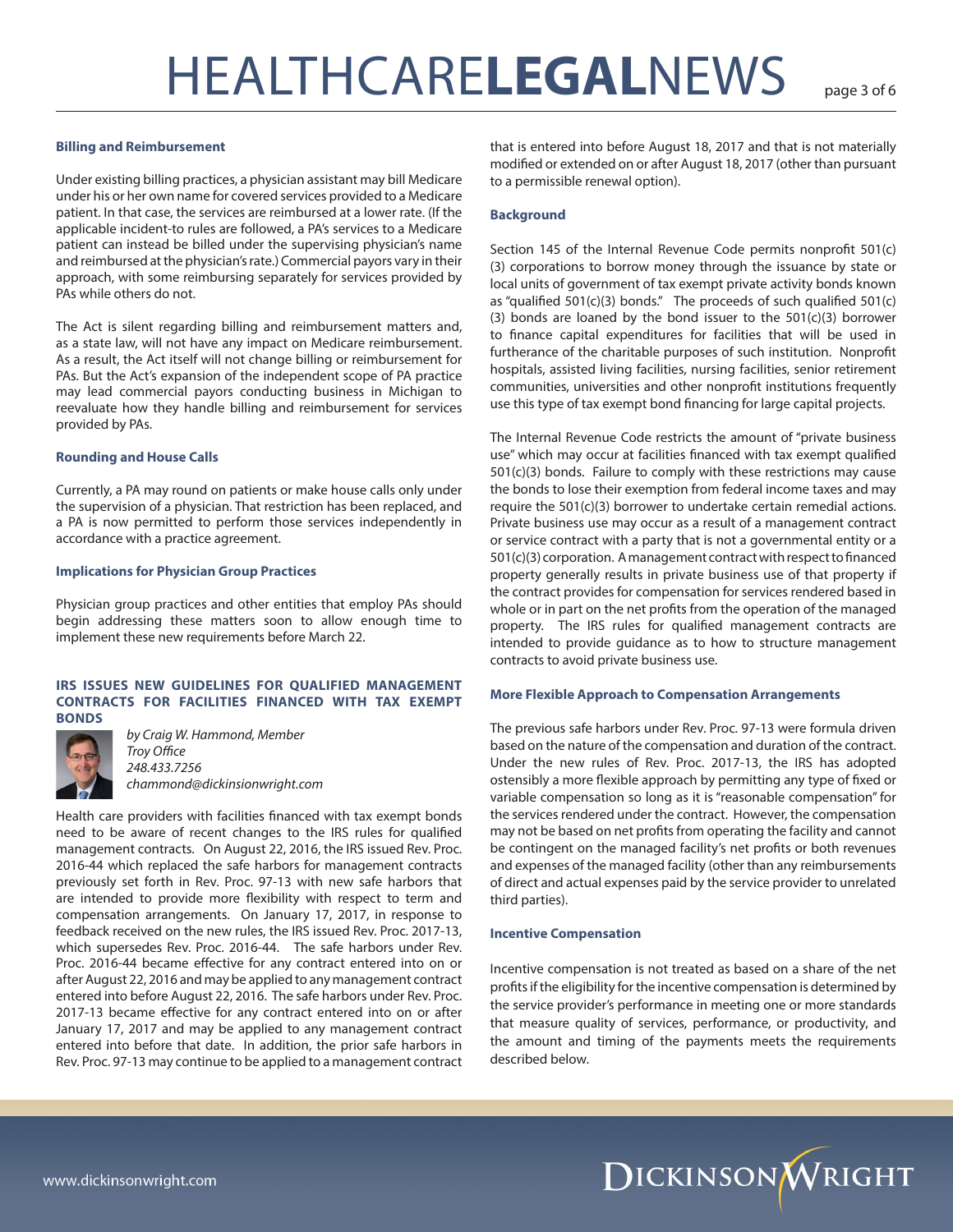# HEALTHCARE**LEGAL**NEWS page 4 of 6

### **Treatment of Certain Types of Compensation**

Rev. Proc. 2017-13 clarifies that compensation arrangements which are based on the familiar fee arrangements identified in Rev. Proc. 97- 13 can continue to be eligible fee structures. Thus, a capitation fee, periodic fixed fee, or a per-unit fee, or any combination thereof, as well as certain types of incentive compensation as described above, are all eligible.

#### **Treatment of Timing of Payment of Compensation**

A deferral of compensation due to insufficient cash flows from the operation of the managed property will not cause the deferred compensation to be contingent upon net profits or net losses if the contract includes requirements that:

- 1. the compensation is payable at least annually;
- 2. the qualified user is subject to reasonable consequences for late payment, such as reasonable interest charges or late payment fees; and
- 3. the qualified user is required to pay all deferred compensation (with interest or late payment fees) no later than the end of five years after the original due date of the payment.

## **No Bearing of Net Losses**

The contract must not impose upon the service provider the burden of bearing any share of net losses from the operation of the managed property. An arrangement is not treated as bearing a share of net losses if: (i) the determination of the amount of the compensation and amount of any expenses to be paid by the service provider (and not reimbursed) do not take into account either the managed property's net losses or both the managed property's revenues and expenses for any fiscal period; and (ii) the timing of the payment of compensation is not contingent upon the managed property's net losses.

## **Term of the Contract and Revisions**

A significant change by Rev. Proc. 2017-13 is the permissible term of the contract. Under Rev. Proc. 2017-13, the term of the contract, including all renewal options, may not be greater than the lesser of 30 years or 80% of the weighted average reasonably expected economic life of the managed property. Rev. Proc. 2017-13 provides that land will be treated as having an economic life of 30 years if 25% or more of the bonds that financed the managed property financed land. Under Rev. Proc. 2016-44, land was never taken into account, which could have reduced the permitted maximum term of the contract. While Rev. Proc. 2017-13 sanctions the use of longer term arrangements, it requires that all long-term -- or even short-term -- contracts meet the safe harbor. 501(c)(3) borrowers must now more closely scrutinize the remaining useful life of the "managed assets" at the time of entering or materially modifying a contract to assess whether the contract's term is permissible under the safe harbor.

## **Control Over Use of Managed Property**

The qualified user (the 501(c)(3) borrower) must exercise a significant degree of control over the use of the managed property. This control requirement is met if the contract requires the qualified user to approve the annual budget of the managed property, capital expenditures with respect to the managed property, any disposition of the managed property, rates charged for use of the managed property, and the general nature and type of use of the managed property. Rev. Proc. 2017-13 loosened the approval process by permitting a qualified user to show (i) approval of capital expenditures by approving an annual budget for capital expenditures described by functional purpose and specific maximum amounts, and (ii) approval of rates by approving a general description of the methodology for setting such rates or by requiring that service provider charge rates that are reasonable and customary as specifically determined by, or negotiated with, an independent third party (such as a medical insurance company).

## **Risk of Loss**

The qualified user must bear the risk of loss upon damage or destruction of the managed property.

### **No Inconsistent Tax Position**

The service provider must agree not to take any position that is inconsistent with being a service provider to a qualified user with respect to the managed property. For example, the service provider must agree not to claim any depreciation or amortization deduction, investment tax credit, or deduction for any payment as rent with respect to the managed property. In other words, the  $501(c)(3)$ borrower must remain the tax owner of the bond-financed property.

### **No Substantial Limitation of Rights**

The service provider must not have any role or relationship with the qualified user that in effect substantially limits the qualified user's ability to exercise its rights under the contract. A service provider will not be treated as having a prohibited role or relationship if:

- 1. In the aggregate, no more than 20% of the voting power of the governing body of the qualified user is vested in directors, officers, shareholders, partners, members and employees of the service provider or any of its related parties;
- 2. The governing body of the qualified user does not include the chief executive officer of the service provider or the chairperson of its governing body; and
- 3. The chief executive officer of the service provider is not the chief executive officer of the qualified user or any of the qualified user's related parties.

Nonprofit 501(c)(3) health care providers with tax exempt financed facilities will need to consider these management contract guidelines when negotiating service contracts with third parties who will use such facilities.

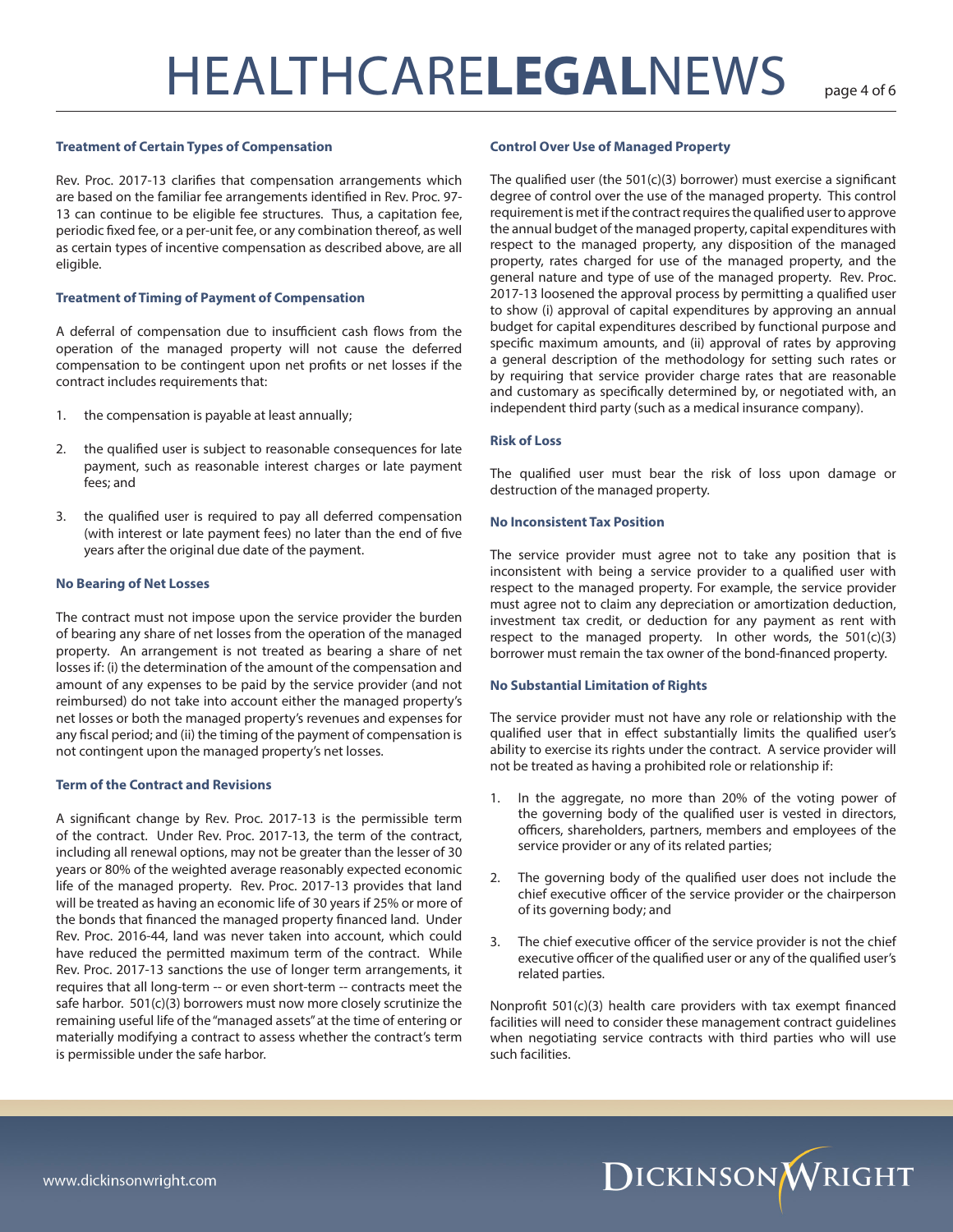# HEALTHCARE**LEGAL**NEWS page 5 of 6

## **SO YOU WANT TO 'MAKE PARTNER': A WORD OF WARNING TO JUNIOR PROFESSIONALS, WATCH WHAT YOU WISH FOR**



*by Ralph Levy, Of Counsel Nashville Office 615.620.1733 rlevy@dickinsonwright.com*

Group medical and dental practices often look to expand their practices by hiring additional professionals, typically those with less experience than the equity owners of the practice group. Invariably, both the group practice and the potential new hire will insist on an employment agreement that will provide the practice group with protection that the junior professional will continue to provide services to the group during a specified time period and that will assure the professional of payment for providing services. In addition, the potential new hire will request that the employment agreement provide for the opportunity to "make partner" within a specified time period after the date of hire. This initial time period before the newly employed professional is considered for equity participation is typically viewed as a probationary period during which the parties will see if the relationship is a "good fit". The group practice will accede to the junior professional's request for equity participation after a limited time period of employment in order to "align the incentives" of the professional with that of the practice and also to facilitate in business succession of the practice group such that the group (or the junior professional) can pay the more senior equity owners for their equity interests in the practice as they retire. So far, so good?

By focusing on the business aspects of the employment relationship and possible equity participation, the tax aspects of the arrangement may be overlooked by the practice group and are generally ignored by the professional who is being hired. For example, the practice group owners and the junior professional are generally aware of the various "payroll taxes" (Medicare, Social Security and state and federal unemployment taxes) that apply during the initial phase of the employment agreement during which the professional is an employee but not an equity owner. During this time period, regardless of the structure of the practice for federal tax purposes (i.e., PC vs PLLC), the group practice as employer pays the "employer side" of payroll taxes and the employee pays the "employee side" of payroll taxes via tax withholdings. For example, the group practice and the employed professional will each pay old age, survivors and disability insurance (OASDI, or Social Security) taxes of 6.2% of compensation paid to the junior professional up to an annually specified cap (\$127,200 for 2017). In addition, the group practice and the employed professional will each pay hospital insurance (Medicare) taxes of 1.45% of compensation paid to the junior professional (not capped).

However, depending on how the group practice is organized for federal tax purposes, the parties may overlook the federal tax consequences when the employed professional "makes partner" of the group practice, particularly as to payroll taxes for practices organized as a professional limited liability company (PLLC) or a professional limited liability partnership (PLLP). Specifically, subject to an exception for certain income of limited partners that will be discussed below, for professionals who perform services for PLLC's or PLLP's in which they are also equity owners, all compensation received

by the professionals from the group practice will be subject to selfemployment tax. For a junior professional being paid \$100,000 in annual compensation before becoming an equity owner, the junior professional will pay through federal income tax withholdings Social Security taxes of \$6,200.00 and Medicare taxes of \$1,450.00, for a total of \$7650.00 (7.65% of compensation). The group practice will pay the same amount for the "employer side" of these taxes. Once the junior professional "makes partner" of an unincorporated group practice (i.e., one taxed as a partnership for federal tax purposes), the professional will pay 15.3% in Social Security and Medicare taxes on income up to the annual Social Security income cap and 2.9% in Medicare taxes only on income above that annual limit. For the junior professional being paid \$100,000, the Social Security and Medicare taxes for which the professional is responsible will increase from \$7650 to \$15,300, double what the employed professional paid before becoming an equity owner.

This often overlooked tax consequence to "making partner" was addressed in recent guidance issued by the Office of Chief Counsel ("OCC") of the Internal Revenue Service. In Chief Counsel Advice (CCA 201640014, issued 9/30/2016), the OCC found that all of a franchisee's share of earnings from a partnership that operates several restaurants is subject to self-employment taxes when the franchisee, an individual, served as the manager, President and CEO of the partnership. In reaching this conclusion, the OCC overruled the argument of the franchisee that the income derived from the partnership should be divided into two components, one that represented an investment return on contributed capital (exempt from self-employment tax) and another as compensation for services rendered by the individual to the partnership (subject to self-employment tax).

By asserting the argument that the franchisee's income from the partnership should be "split" into two streams (one subject to selfemployment tax and another not subject to self-employment tax), the individual tried to distinguish the activities of the restaurant partnership from *Renkemeyer, Campbell & Weaver, LLP*, a 2011 Tax Court case in which the Tax Court determined that even though the attorneys who provided legal services for a law firm that was operated as a partnership were limited partners of the law firm partnership, their income from the partnership was subject to self-employment tax.

The CCA found that for the same reasons adopted in the *Renkemeyer*  case, all of the individual franchisee's income from the restaurant partnership was subject to self-employment income and not just the guaranteed payments made by the partnership to the individual who was the principal owner of the partnership.

Despite the franchisee's delegation of a portion of the services required by the partnership to operate the franchised restaurants to an executive management team, the individual's entire distributive share of the partnership income should be treated as compensation for services rendered by the individual as president, chief executive officer and manager of the partnership. As a result, the income paid to the individual was not exempt from self-employment income tax under IRC §1402(a)(13) (exemption of limited partner's distributive share of income).